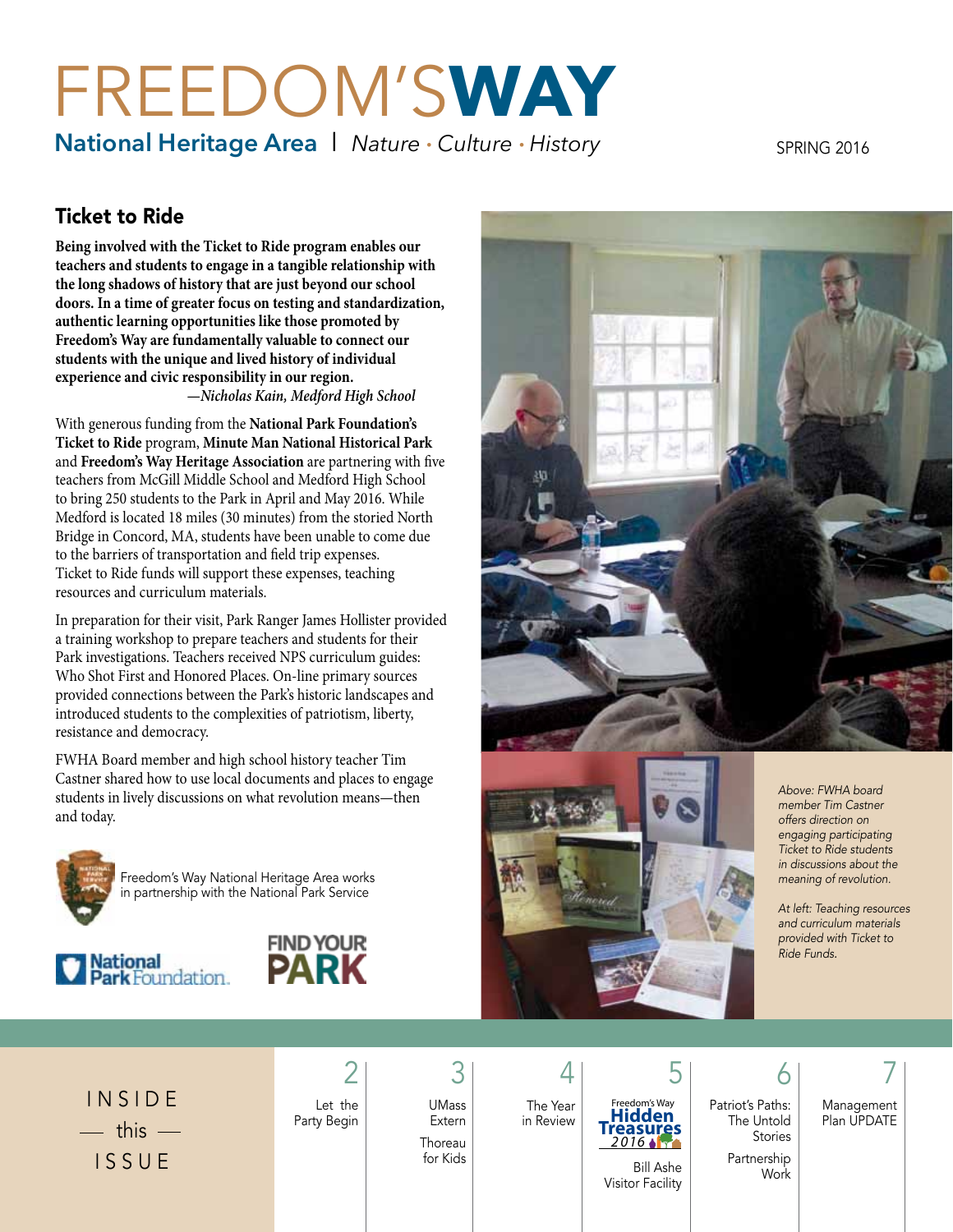

Top: The Bulfinch Church in Lancaster, MA Bottom: Longfellow's Wayside Inn in Sudbury, MA

## The Bulfinch Church— The Fifth Meetinghouse

Two hundred years ago this July, construction began on Lancaster's fifth meeting house also known as The Bulfinch Church. Designed by Charles Bulfinch, who is considered America's first architect, the building is recognized as one of his greatest works.

Sited on the town green, "The Bulfinch Church" was built with local materials including bricks manufactured by the Burbank family and roof slate from the Flagg Quarry, the first in the nation. Its bell, which is still rung by hand today, was cast in Boston by Paul Revere and installed in September of 1816.

During the past two centuries, Bulfinch's original vision for the building, one of the few remaining meetinghouses that he designed, has remained unchanged. Celebrated as one of the finest and most untouched of his religious structures, the meeting house is on the National Register of Historic Places and is a designated National Historic Landmark.

The Bulfinch Fund, Inc., a non-profit organization, remains dedicated to the restoration and preservation of this magnificent building and promotes the work of its architect, Charles Bulfinch. For information about tours and educational programs visit their website: http://www.thebulfinchfund.org.

# Longfellow's Wayside Inn

2016 marks the 300th anniversary of Longfellow's Wayside Inn, the centerpiece of the Wayside Inn Historic District in Sudbury, MA. The oldest operating Inn in the United States, it is sited on the oldest commissioned road (and one of the country's earliest mail routes), The Boston Post Road.

Established as a 'hous' of entertainment by David Howe in 1716, the inn was used as the setting of Henry Wadsworth's Longfellow's 1863 book,Tales of a Wayside Inn enhancing its popularity as a colonial landmark for generations of readers, poets, and artists.

In 1923, philanthropist Henry Ford purchased the inn and 3,000 surrounding acres to establish a living museum of Americana that would be the first of its kind in the country. Eight new buildings were added to the property including a fully-operating grist mill.

Today Longfellow's Wayside Inn is operated as a non-profit organization overseen by an independent board of trustees. Its three hundred year history of hospitality continues, providing a setting for historic meetings and gatherings, the stories of which have been handed down from innkeeper to innkeeper and from neighbors to guests.

For more information and to view a list of events visit: http://www.wayside.org/events.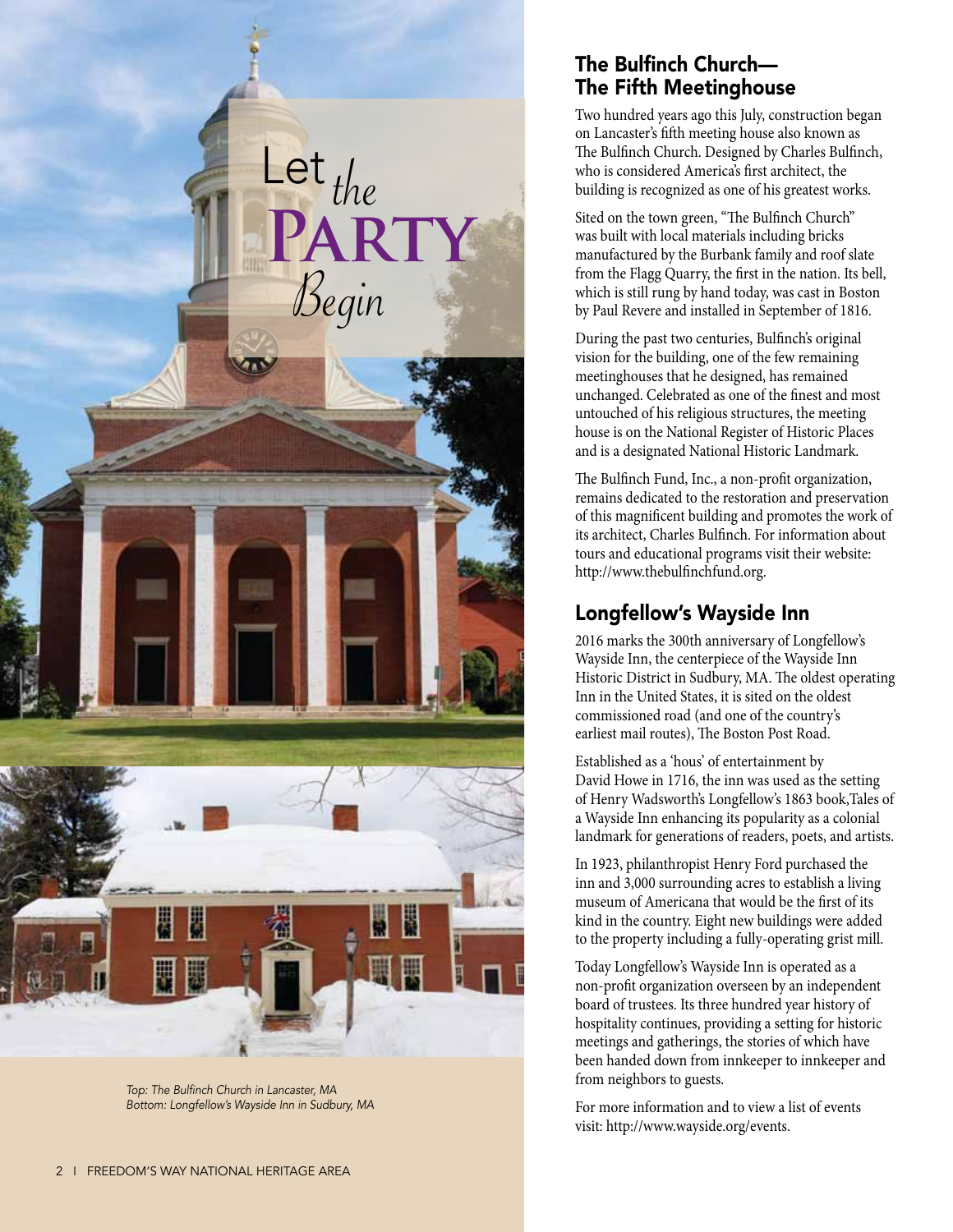# UMass Extern Desiree Hamelin

Desiree Demski-Hamelin is a first-year graduate student in the dual-masters program for Regional Planning and Public Policy and Administration at UMass Amherst. She is also pursuing a graduate certificate in Cultural Landscape Management, which is supported by her experience interning at Freedom's Way. Desiree first became involved with the Freedom's Way Connecting Communities—Along Our Trails program in late 2014 through her service as an AmeriCorps volunteer with the Massachusetts Land Initiative for Tomorrow (MassLIFT).

Since beginning her internship with Freedom's Way last fall, Desiree has coordinated the 2016 Connecting Communities Along Our Trails program, designed the Hidden Treasures 2016 website, and is developing content for an overhaul of the current Freedom's Way website.

Before moving to Turners Falls, MA, Desiree was a life-long resident of Ashburnham, MA, where she serves as the Clerk for the Board of Directors of the Ashburnham Conservation Trust.

Her appreciation for the heritage and landscapes of small-town New England blossomed at an early age from her experience growing up and working on her parents' forty-acre wild blueberry farm. Desiree is grateful for the opportunity to work with Freedom's Way and meet many of the people who work to honor the history and character of the region she grew up in and holds dear.

Desiree atop Mount Cardigan in Orange, NH on New Year's Day 2015



New book by Thoreau historian Corinne H. Smith engages kids in learning about his life and ideas, and provides activities to *deepen their understanding.*



*Henry David Thoreau for Kids: His Life and Ideas, With 21 Activities*, a biography and activity book aimed at middle school readers, was recently published by Chicago Review Press.

Thoreau is best known for living two years along the shores of Walden Pond in Concord and writing about his experiences in *Walden*; or *Life in the Woods*, as well as spending a night in jail for nonpayment of taxes, which he discussed in the influential essay *Civil Disobedience*. More than 150 years later, people are still inspired by his thoughtful words about individual rights, social justice, and nature. His detailed plant observations have even proven to be a useful record for 21st-century botanists.

In *Henry David Thoreau for Kids*, in addition to learning about Thoreau's contributions to our culture, young people will participate in engaging, hands-on projects that bring his ideas to life. Activities include building a model of the Walden cabin, keeping a daily journal, planting a garden, baking trail-bread cakes, going on a half-day hike, and starting a rock collection. The book also includes a time line and list of resources—books, websites, and places to visit that offer even more opportunities to connect with this fascinating man that adults will also find useful.

Author Corinne H. Smith has collaborated with Freedom's Way for many years and has provided both research and area programs about Henry David Thoreau. She helped to track his "Walk to Wachusett" trail along current roads from Concord to Mount Wachusett. The resulting trail guide remains available on the Freedom's Way website as part of In Thoreau's Footsteps.

*Henry David Thoreau for Kids* is available for purchase at the Shop at Walden Pond, in other area bookstores, and from online vendors.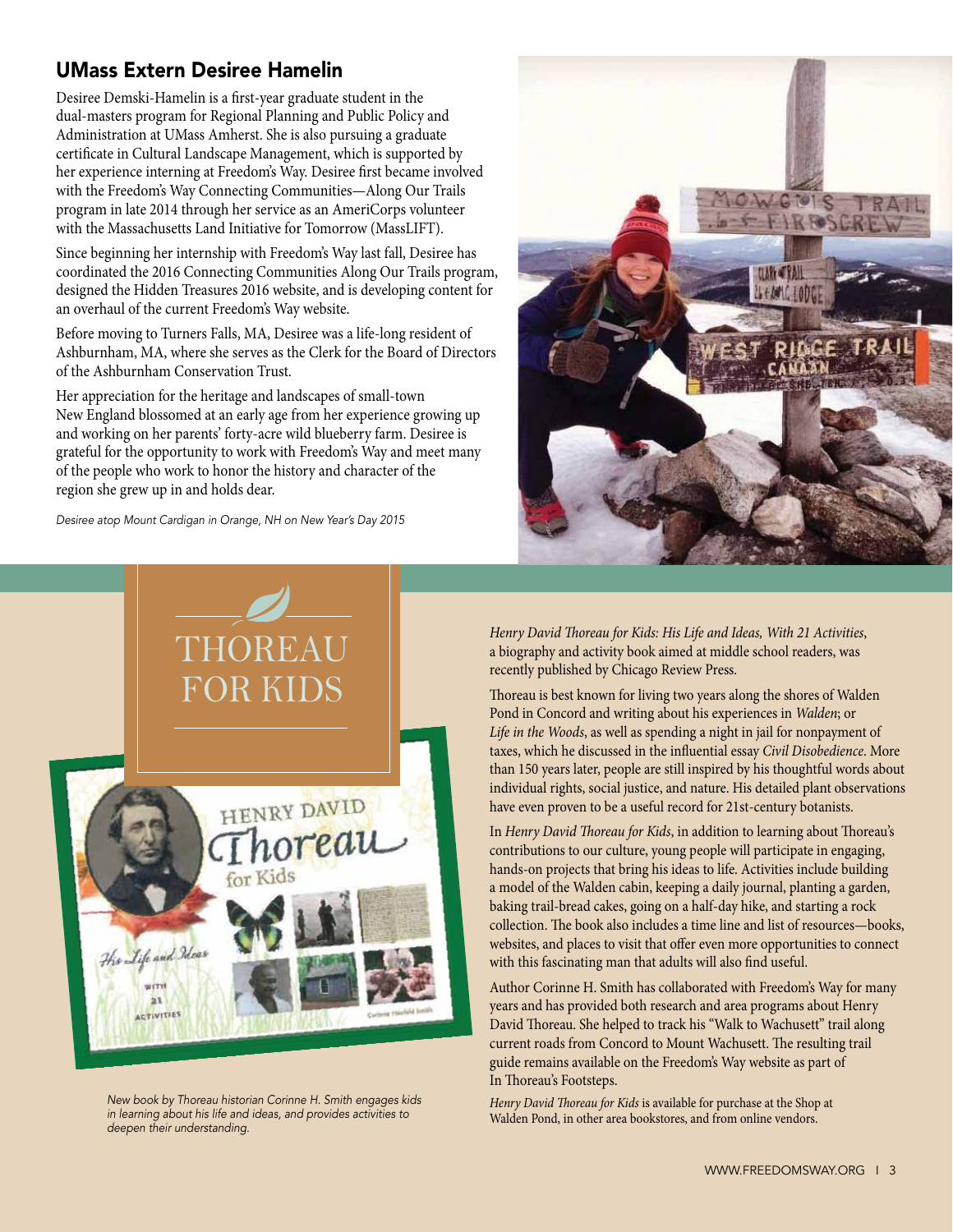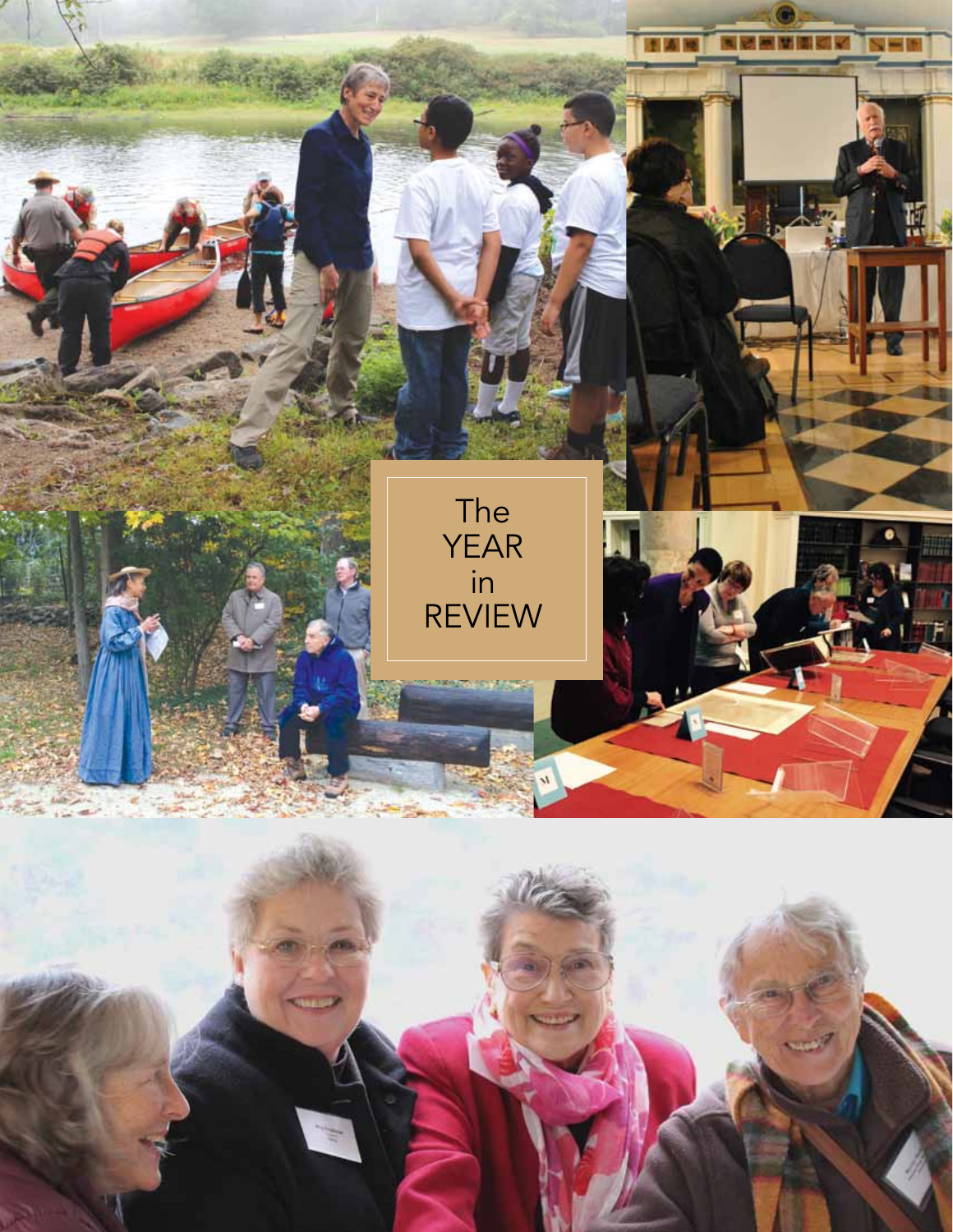### Join Us on an Adventure

Thanks to all our great community partners—more than 60 of them!—Hidden Treasures 2016 is on track to be a fun and educational adventure for the many residents in Freedom's Way National Heritage Area. This year's 9-day event will be held **Saturday May 14 through Sunday May 22** and features over 100 events in 39 of our Heritage Area's 45 communities. From hikes, museum tours, meet the artist events and more, the regional celebration showcases the many cultural, historical and natural "Hidden Treasures" in our region.

New this year, is a wonderful website that will help you plan your adventure—**www.discoverhiddentreasures.org**. Please share this website widely to help promote the hard work of all our partners! As you peruse the website, consider attending one (or more!) of the many activities that feature our natural treasures and get to know the stewardship efforts in your area.

Walk through the wildflower and butterfly gardens at Acton Arboretum, hike one of the state's longest eskers in Boxborough and discover Horn Pond—a peaceful gem in the middle of Woburn. Learn more about the Blanding's Turtle, a state threatened species, and the work done by the US Fish and Wildlife Service and Friends of the Oxbow in Devens to protect their habitat.

In Gardner, you can learn about the land use and geological history of the Otter River Conservation Area and in Littleton you'll marvel at the 100 foot Tophet Chasm. And don't forget—it's bird migration season so consider checking out bird walks with the Sudbury Valley Trustees or a bird-nesting hike at Beaver Brook Association in Hollis, NH. These and many more activities will help you explore our area's natural hidden treasures and may inspire you to join the stewardship effort. So check out the website to learn what 's going on near you!

#### **Plan your adventure at www.discoverhiddentreasures.org**

Top: Hike Littleton's Oak Hill conservation trails and marvel at the view from Lookout Rock at Tophet Chasm. Bottom: Sudbury Valley Trustees *staff birdwatching.*



Preceding page top left: NPS Secretary Sally Jewell arrives by canoe at Minute Man National Historical Park for Rivers Day in June 2015. © 2015PTodisco

Top right: Historian William Fowler, Jr., Northeastern University Public History Program, gave the Opening Address at the March 2015 Community Character & *Common Themes conference.* 

Center left: Historical interpreter for Ellen Garrison, Concord's Rosa Park, shared her story with humor and honesty at the Robbins House. © 2015LBowie

Center right: Danielle Allen, director of the Edmond J. Safra Center for Ethics at Harvard University, during the Hands On History Workshop at the American Antiquarian Society.

Bottom: Celebrating the approval of Freedom's Way's Management Plan at Annual Meeting were from left to right: Maud Ayson, Consulting Program Director; Margaret Bagdonas, President FWHA; Marge Darby, founder of FWHA and Marion Stoddart, NWRA founder © 2015 PTodisco

### US Fish & Wildlife Dedicates the Bill Ashe Visitor Facility

The U.S. Fish and Wildlife Service will be hosting a dedication ceremony for the Bill Ashe Visitor Facility at OxBow National Wildlife Refuge. This new facility will provide a venue for environmental education and interpretation programs, and will be the home of the Friends of the Oxbow NWR. In addition, it will provide new opportunities for the public to access parts of the Oxbow refuge for hiking, fishing, wildlife observation, and river access.



The dedication will take place on Friday, **May 27, 2016** at 11:00 am at the new Facility located at 80 Hospital Road, Devens, MA. The event will feature a brief ceremony, refreshments and a guided trail walk. We hope to see you there!

Bill Ashe Visitor Facility at the OxBow NWR, Devens, MA. Photo courtesy of US Fish & Wildlife Service.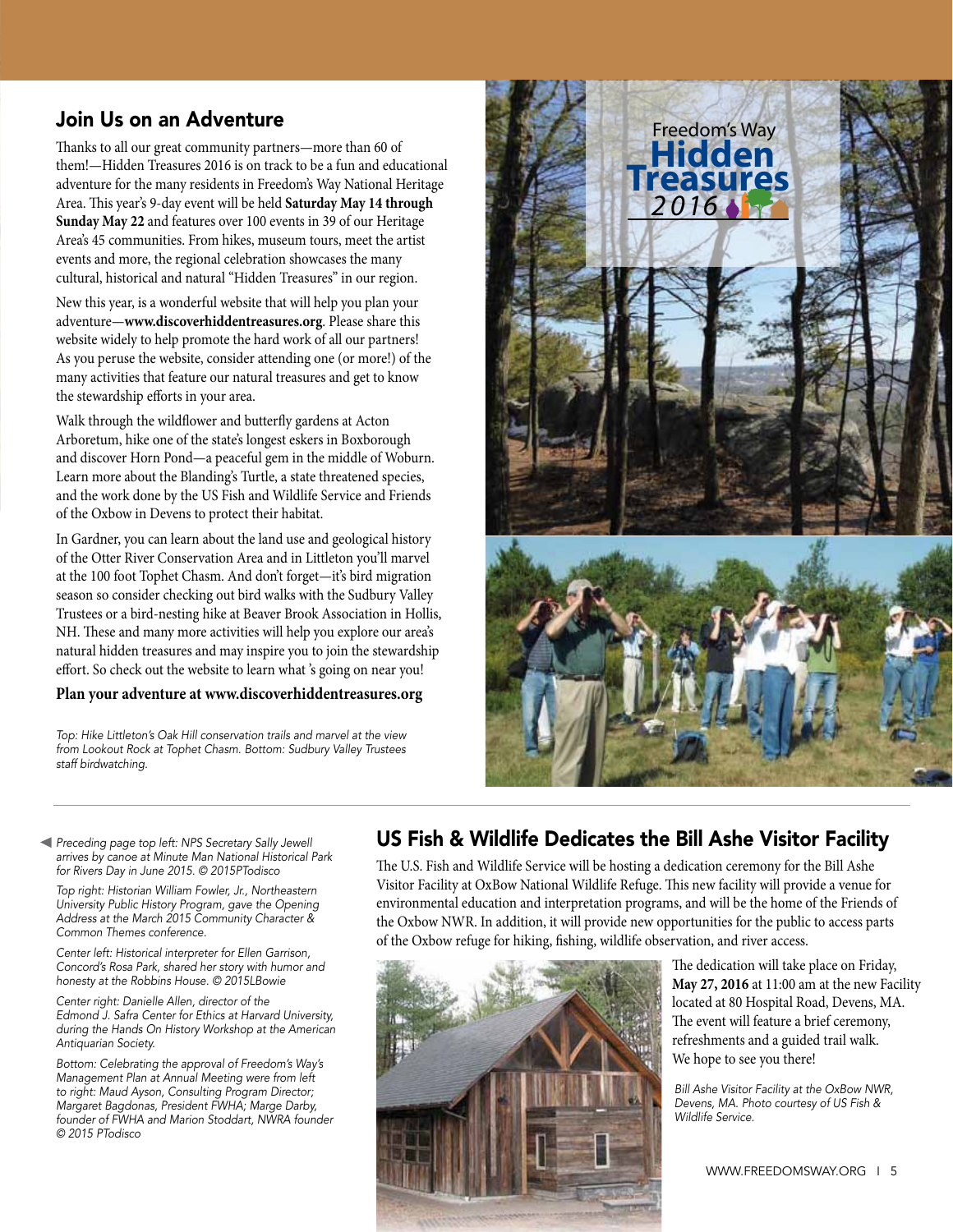# Ongoing Work with Our Partners

- • Working in partnership with the **Nashua River Watershed Association**, **"Farms, Fields and Forests: Stories from the Land in the Nashua River Watershed"** has completed four oral histories of farmers and land conservationists within the region to preserve a record of the rapidly changing landscape. Six more are planned in the coming months and will be available on both organization's websites.
- • **Connecting Communities Along Our Trails** continues to offer free trail-based events monthly in communities throughout the Heritage Area. Hosted by local organizations, including historical societies, land trusts, conservation commissions, trail stewards, naturalists and community volunteers, the program provides an opportunity to learn about the region's recreational trails and greenways and is offered in partnership with the **Montachusett Regional Trails Committee**.
- Political theorist and professor Danielle Allen, director of the Edmond J. Safra Center for Ethics at Harvard University and public historian, scholar and Patriot's Path advisor Mary Fuhrer, led the Hands-On History Workshop, **Declaring Independence—Then and Now**, sponsored by Freedom's Way in partnership with the **American Antiquarian Society**. Through out the coming year communities within the heritage area will research the ways in which the Declaration of Independence was debated and celebrated using primary source materials.
- • In celebration of the **Centennial of the National Park Service**, FWHA is partnering with **Fruitlands Museum** on a photographic exhibition exploring National Parks within the Northeast Region. The exhibit will run from September 2nd through November 6th and include information about our Heritage Area.
- • Planning continues for the **Thoreau 2017 Bicentennial** and FWHA is partnering with regional organizations to coordinate celebratory events and programs throughout the year. With our support a dedicated website is being developed to provide a comprehensive overview of Bicentennial activities throughout the world.

Top: Revolutionary Choices, Revolutionary Towns: Patriot's Paths Road to Revolution presentation in Leominster, MA in 2015. Inset: Amos Doolittle, Battle of Lexington1775. From collections of the Clements Library.



# The Untold Stories

Ongoing research continues to reveal the untold stories of how ordinary people within the heritage area responded to the events preceding, during and following the American Revolution through our Patriot's Paths, citizen-led, history program.

This past year focused on the tumultuous decade preceding April 19th, 1775, a period of debate, protests, boycotts and defensive preparation as struggles between Britain and the colony escalated. To understand what people were thinking and doing during this pivotal period in our history, citizen historians have been exploring church, tax and court records, diaries, almanacs and account books and creating dramatic scripts based upon their findings. These have been shared through public presentations, on cable tv, in classrooms and exhibits.

To date the communities of Lunenburg, Sudbury, Leominster and Lexington have completed scripts. A multi-community presentation, "The Untold Stories: Along the Road to Revolution" premiered in 2014 and has been used in area high schools.

During 2015, in recognition of the 250th anniversary of the Stamp Act, a Hands-On History workshop and special program was held in partnership with the American Antiquarian Society to reveal how critically the Act was received and the tumult it created within our region. Individual responses were researched and shared in local newspapers this past November on the Act's anniversary.

Twenty communities are currently participating in Patriot's Paths activities, guided by historian Mary Fuhrer. While they continue to uncover more community stories this year they are also focusing on individual responses to the declaring of independence. Look for upcoming opportunities to celebrate your community's role in locally affirming and proclaiming the Declaration of Independence and consider how you, too, can become involved.

Farmers, widows, Loyalists, spies, local merchants, youth—all had a view and voice in the revolutionary struggle. Every story is part of a shared community narrative that reveals the excitement, anguish, doubt and passions of a people who did not know how their story would end. Every story is unique and embedded with each is the inspiration of everyday people making history. 6 I FREEDOM'S WAY NATIONAL HERITAGE AREA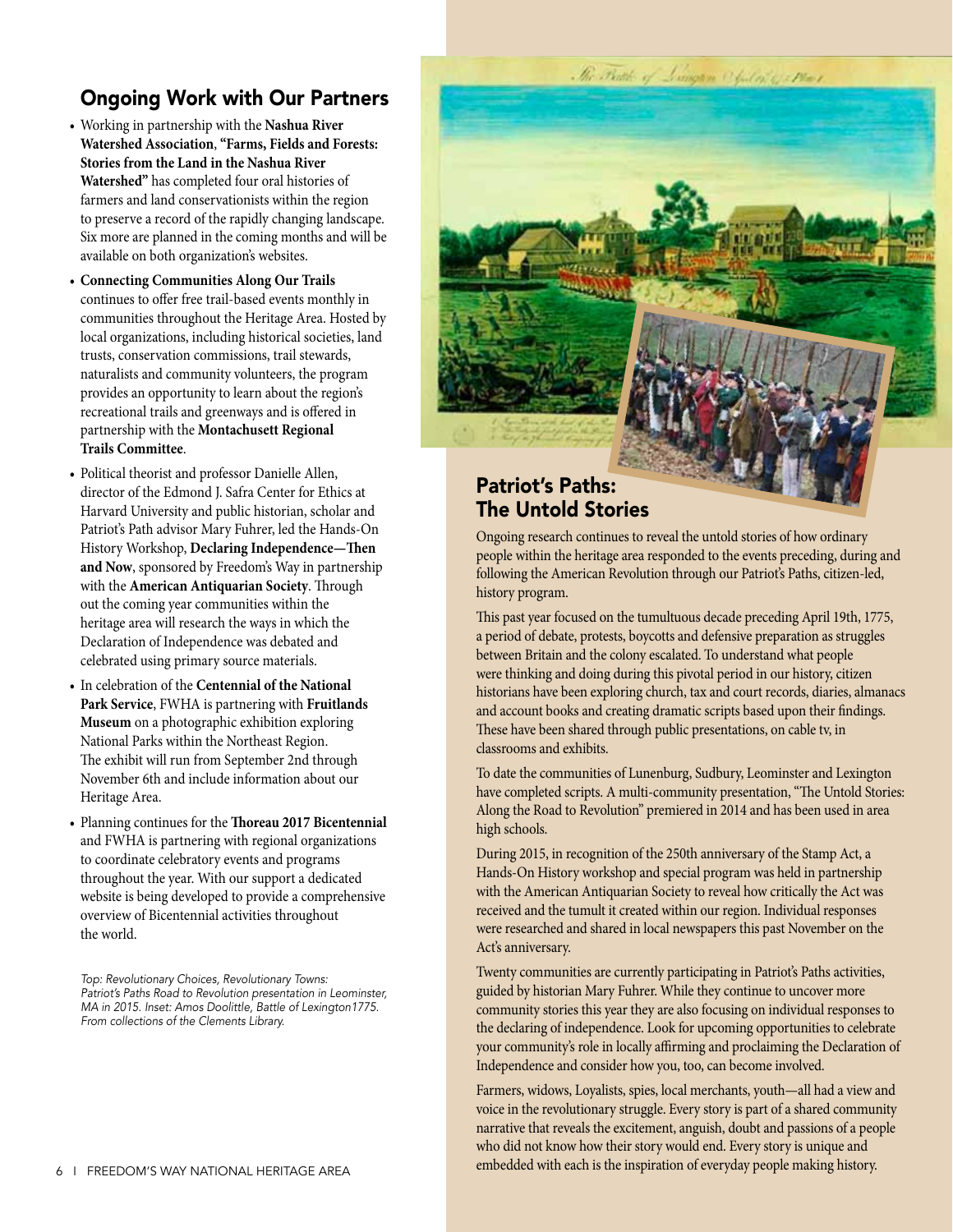# **UPDATE** Management Plan

In July of 2016 the **Freedom's Way National Heritage Area Management Plan was approved by the office of the Secretary of the Interior** capping two years of community planning and outreach. This plan, the product of a collaboration with more than 125 partner organizations from throughout the heritage area, provides a framework for our shared work in the coming decade.

Goals established through the planning process include to foster a culture of stewardship within the heritage area to preserve its natural, historic and cultural resources as a legacy for future generations; to engage and collaborate with organizations, interests and individuals to create a shared regional vision as a living link across landscapes, history and time; to promote sustainable communities throughout the heritage area that reinforce its character and sense of place, and to inspire generations of lifelong learners through innovative educational and interpretive initiatives that connect stories past and present—to all who live, work and visit the region.

Three themes will guide interpretation for the Freedom's Way National Heritage Area and each will be reinforced through programs and regionally developed initiatives. During the coming year we plan to focus on the first theme, **A Mosaic of Natural Beauty**.

Many of us know we live in a region of great natural beauty. From forests and meadows to lakes and eskers, the landscape of our Heritage Area is subtle and intricate, forming the basis for the great diversity of plant and animal life that exists here.

But this beauty and diversity is threatened every day through development pressures that result in habitat loss and the loss of geographic identity. The Heritage Area benefits from a strong conservation ethic that encompasses Thoreau, Emerson and Benton MacKaye, a pioneer regionalist who originated the idea for the Appalachian Trail. Their voices, combined with the Native American voice highlighting the spiritual and social value of the land, has blessed our region with dedicated environmental and conservation stewards that continue their legacy.

As a large landscape encompassing 994 square miles (636,160 acres), **Freedom's Way National Heritage Area contains an astonishing 24.72 percent permanently protected conservation lands** (easements, public ownership, and conservation trust ownership). We look forward to working with our many partners as we explore the heritage area's conservation legacy and develop a shared vision for interpreting, protecting and promoting it as a key attribute of the region.



Top: Mary Rowlandson capture site in Lancaster, MA. At left: Peter Samuel, NPS National Heritage Area Program Manager, NER. Center: The North Bridge in Concord, MA. At right: The Mill in Milford, NH.